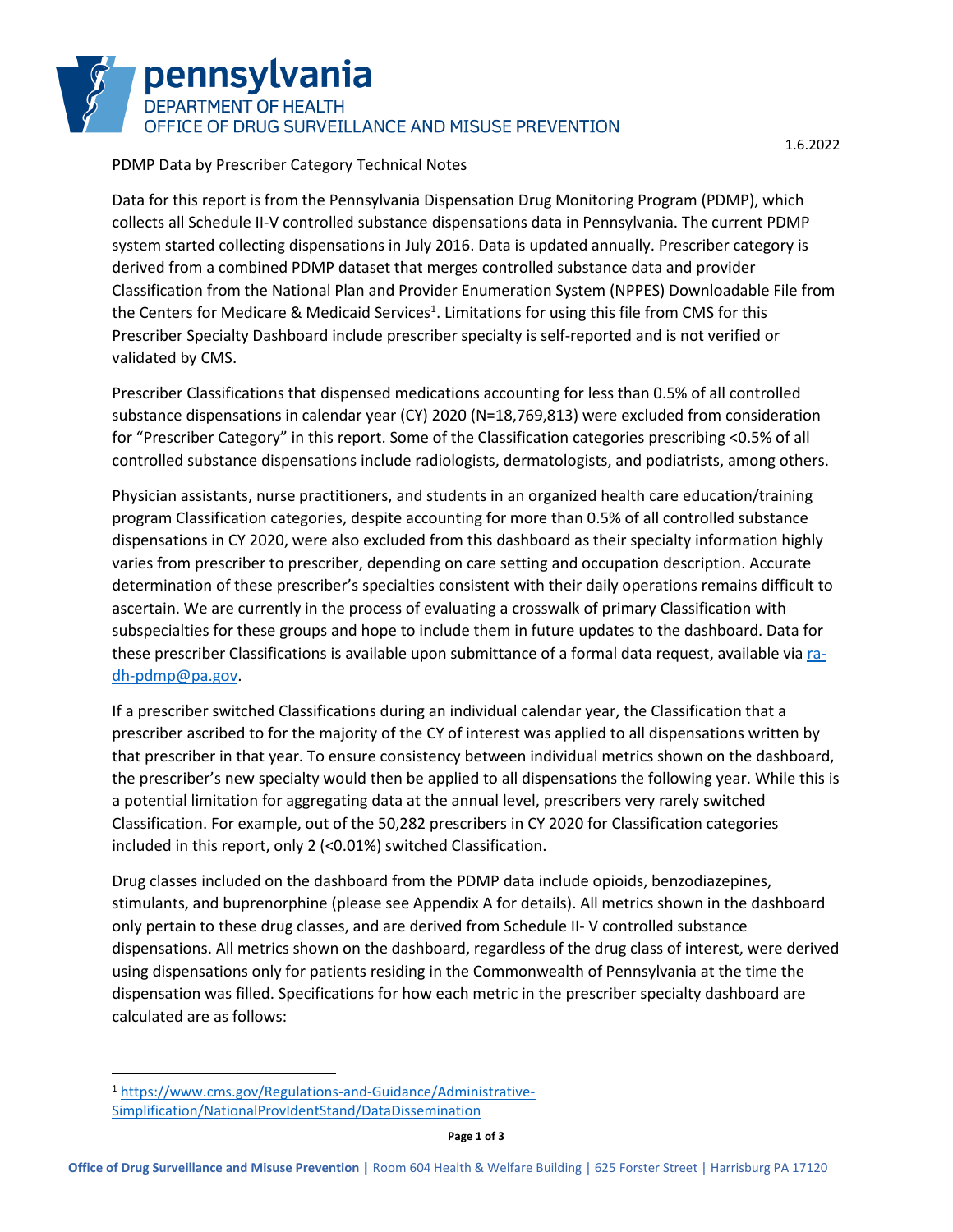

1.6.2022

**Number of dispensations:** the sum of the annual number of records from 2017 to 2020, grouped by year, drug class and prescriber Classification.

**Proportion of controlled substance dispensations**: the sum of the annual number of records for each drug class from 2017-2020, divided by the total number of controlled substance dispensations, grouped by year and prescriber category.

**Average days' supply**: the sum of the total days' supply divided by the total number of dispensations for each drug class, from 2017-2020, grouped by year and prescriber category.

**Average daily MME**: for opioid dispensations only, the sum of average daily MME divided by the total number of dispensations from 2017-2020, grouped by year and prescriber category.

**Total number of prescribers:** the sum of the annual number of prescribers writing prescriptions that were subsequently filled by patients from each drug class from 2017-2020, grouped by year and prescriber category.

**Total number of patients**: the sum of the number of unique patients that received dispensations per each drug class from 2017-2020, grouped by year and prescriber category.

**Average number of dispensations per prescriber**: The sum of the total number of records for each drug class, divided by the total number of prescribers writing prescriptions that were subsequently filled by patients from each drug class, grouped by year and each individual prescriber category.

**Average number of patients per prescriber**: The sum of the number of unique patients that filled prescriptions for each drug class, divided by the number of prescribers writing prescriptions that were subsequently filled by patients from each drug class, grouped by year and each individual prescriber category.

Metrics on each dashboard page are organized into three subheadings: Dispensation Measures, Prescriber Measures and Patient Measures. Dispensation measures provide information on controlled substances dispensed to Pennsylvania residents. Prescriber measures provide information on the prevalence of prescribers in each prescriber category, both in general and relative to Pennsylvania residents. Patient measures provide information on the prevalence of patients in each prescriber category, both in general and relative to the number of prescribers in each prescriber category.